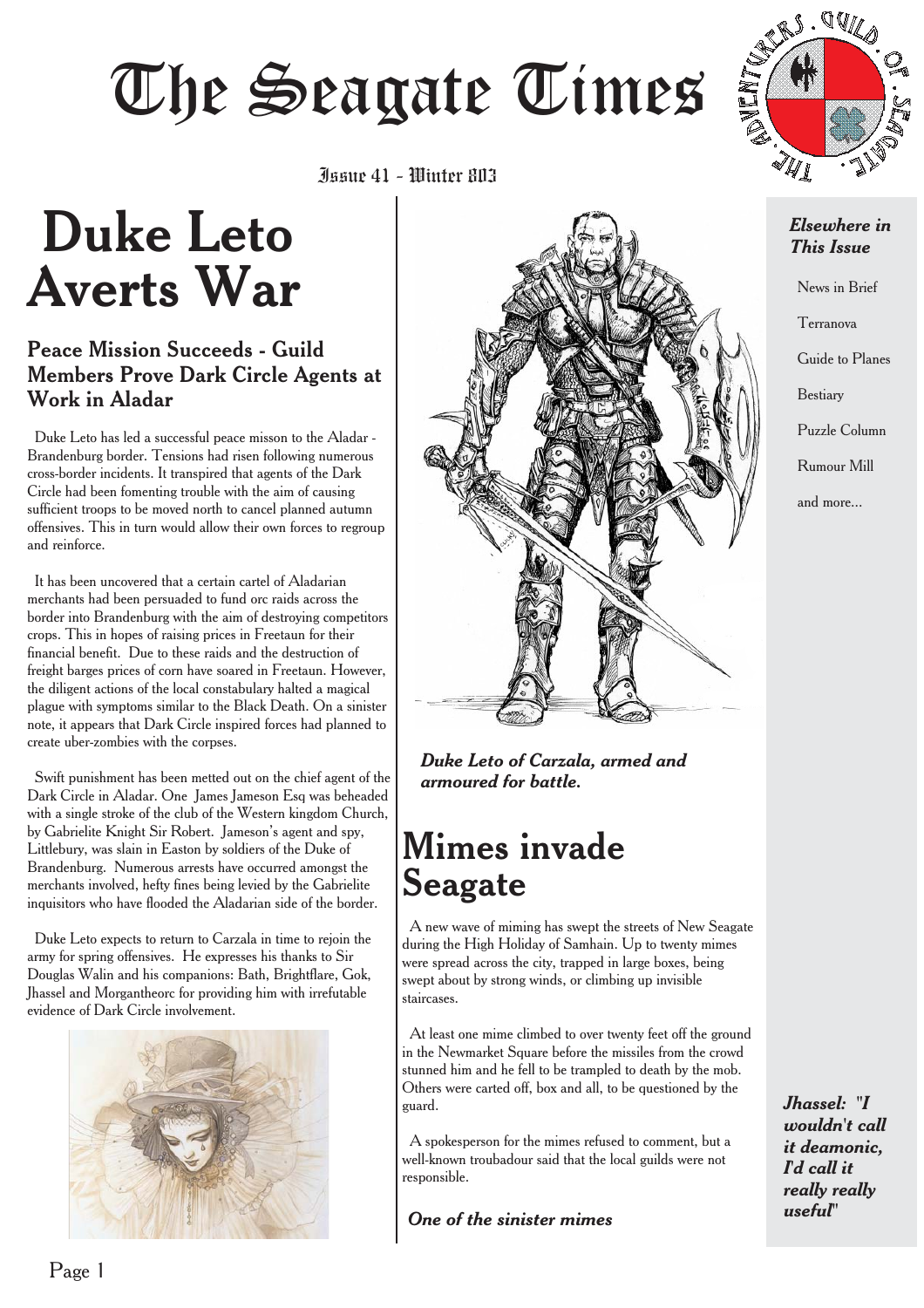*"Broc, Why did you leave your wife at home for 600 years?"*

*"There were 8 children."*

*"How did that ever happen?"*

*"I felt the calling..."*

*- Penni talking with Father Broc.*

#### *Who is* **Silverfoam?**

*In a recent interview with guild member Baron Silverfoam, we were treated to the extravaganza that is his home, Cheateauneuf. The chateau is a blue & white castle, excessively decorated with silver & lapis lazuli, built over an artifical lake connected by canal to the neighbouring town of Borovia. It is beside the Alfheim mountains,very close to the terrifyingly Gothic Castle Borovia, the home of retired guild members Kree and Anastasia (once they'd killed their vampiric predecessor).*

*Were were escorted by a silk clad footman, through a series of picture galleries which contained an eclectic mix of landscapes portraits, the largest being of Kree & Anastasia. There are also a few elves portraited and we even recognised a recent one of the young King of the Western Kingdom and his parents (Aquial and Bowcourt). We were shown into a room decorated with various flags and memorabilia, which had a prospect of the town and views of more canal-works visible in the distance, and the interview commenced.*

*I have heard Silverfoam travels with varying names and titles, could you please explain which is the most usual, where exactly are you a noble from, or how did you gain the title?*

"What we Gardenias in the yard-inheriting Flourished the ruler, oath-space gift-raining A hithe forever to Elven Æthelings …

*I'm sorry. Delightful imagery, but could we have something a little more prosaic for our readers?*

An off-plane writer once said something like "Question and answer strikes me as a most illiberal form of conversation" however I'll try to stick to your art form.

My family and its retainers are sea-elves; Father has an hereditary governorship at a far edge of the Elvish Empire grand title, but such a small, usually insignificant island chain (big palm on a small atoll, as it were) that being provincial would be a step up - hence the family honorific Teleri. Over the years, one has accumulated assorted



honours; Indeed, I picked up another just recently (only a small rock in the sea, but it comes with a very beautiful flag), saving an off-plane emperor of a very civilised place. Often one must use a nom de guerre when adventuring, "investigating" being so close to "spying" -especially when in a neighbour's country. But, when not adventuring anonymously, I usually use Baron Silverfoam of Chateauneuf in Barovia (and I had to provide my own castle) or my office of Lord High Admiral of Borovia (come to think of it, I had to provide my own ships too). However I do take my responsibilities to the Count and Countess Palatine very seriously. For puttering around in the baronies, I usually use the wife's title.

*When and why did you join the Seagate adventurers Guild?*

Some 22 years ago; it was convenient for the family. Being a younger child, and therefore expendable, I was sent to the guild - what harm could it do? At the time they said he didn't want to be reminded of his late wife, but I suspect Father thought it would also provide information on pirate activities: let's face it, the little that foreigners know of the guild is seldom flattering.

*Why are you still an adventurer - what motivates you to join a party?*

Glory, Honour, doing the Right thing… frankly my dear, all those need a lot of money to maintain. One is obliged to educate the peasants, patronise Alphonse's, and perform other expensive social good works. And, although the Baroness knits siege engines in her spare time, commercialising her hobby would ruin the neighbourhood.

*I understand you are a Namer, but with additional colleges appended. How did that happen?*

Well, individual spells, not colleges. An ancient, incredibly expensive Lector, that cost cent mille and 5 MA points you know, the usual. Actually I would be interested in learning a few water college spells, if anyone knows a suitable artefact.

#### *Please describe a highlight of your career so far..*

I've yet to achieve the ultimate triumph of persuading the party that one of my labyrinthine schemes is the only solution so, although I've defeated more dangerous foes than I've liberated, I'll mention a cautionary tale instead.

About 16 years ago, we were dealing to some brigands beyond Brastor. Party surprised an armed force in possession of some missing loot & I had to restrain one suspicious type by sitting on his chest. Turns out he was the son of the Prince of Novadom, who had sent a group out to deal with the same problem. Naturally it was ages before I could visit the place undisguised (and that line "No black circle without a Silverfoam lining" was a misquote taken out of context).

It taught me three valuable lessons: Military intelligence is essential; Beware the conclusions that you jump to without intelligence; and Sitting above those who have Precedence is always disastrous.

#### *Cheateauneuf*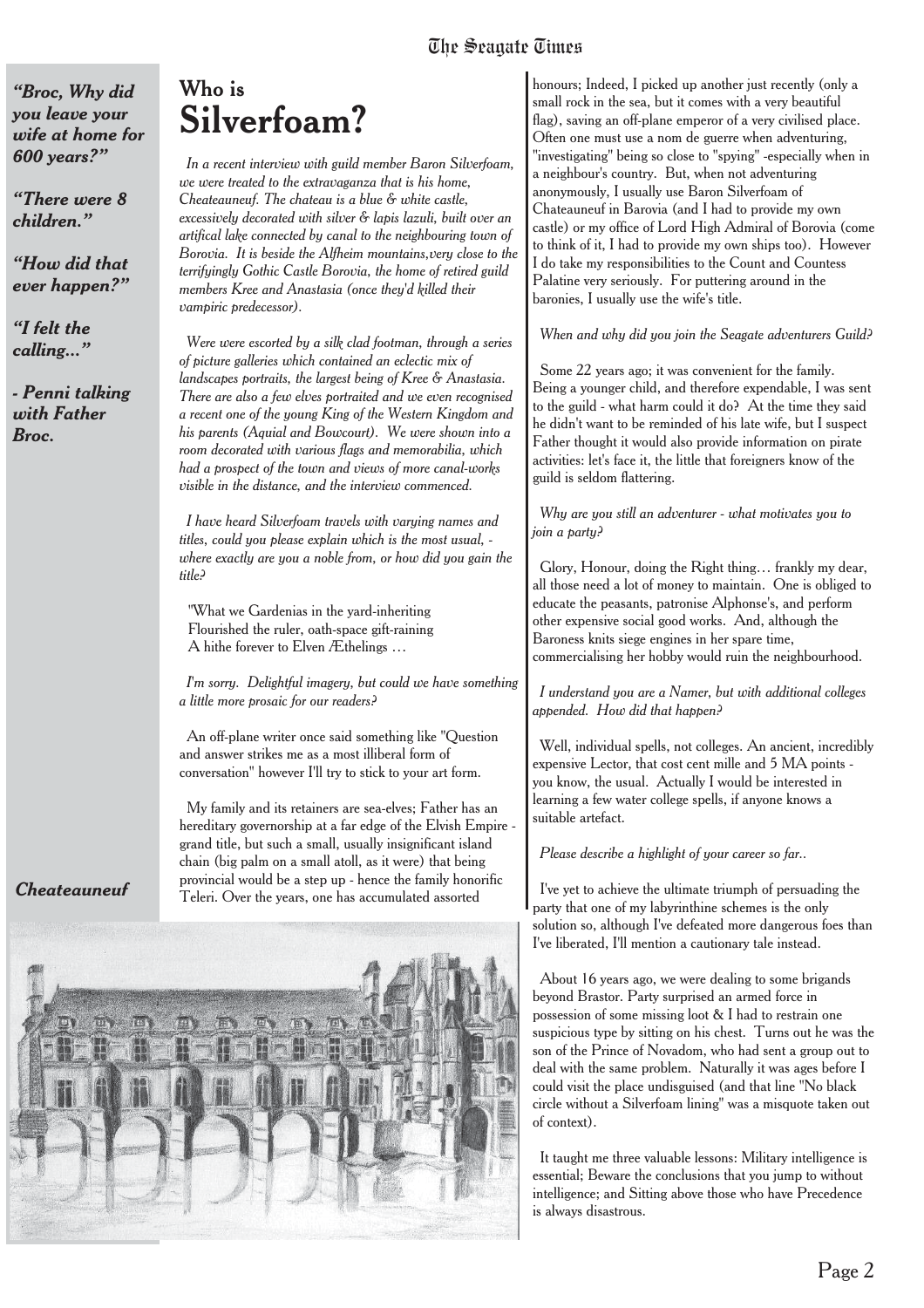*Which places would you recommend visiting, and conversely, any places you would recommend avoiding.*

On plane: Alfheim, Mittelmarkhaupstadt - although both should be avoided if you don't know how to behave. Kinlu is too dangerous for the uninformed; they chop off your head before pointing out your minor social booboo. Off-plane, I heartily recommend the opera at Haven, provided you don't have any expensive permanent spells in effect.

*Anything else you want to say to the guild populace?*

Would it do any good?

## **Terranova Report**

*This report from our Terranovan correspondent was hand delivered by him last week, after his most recent return from the West aboard the Earrame of Prince Gyronnwy of the Elven Isles fleet.*

New Seagate Duesday 25th Vintage.

To my loyal readers at the Guild in Seagate, greetings. By the time you read this missive, I should have embarked once more for foreign shores to learn of the current state of affairs in Terranova. It is unlikely however that any events will rival those of last Spring, and it is of those events that I write in this report.

After my brief visit home, I returned with all haste to rejoin the Erelheine forces who were opposing and harassing the Spawn and their drow allies. It is from Erelheine scouts that most of this first information comes, and I am saddened to say that many of them died in the disaster.

Over the month of Thaw the Spawn continued to flood the once arid Silt Sea and late in the month their huge army set out from the drow city of Draj, north along the canal and into the now less murky inland sea. On the 24th of Thaw scouts from the Erelheine reported the appearance in the sea of a monster of enormous bulk, carrying upon its back an annular city; a monster that could only be the Leviathan that rose from the ocean floor some two years ago, and with which I had a close and nearly fatal encounter. The Spawn army, clustered around the creature pushed out far into the sea, to a place where jagged crags were upthrust from the waters and where a great steam rose. I understand now that those encircling crags were the last defence of the old elven capital that had become the home of the Ruby Scourge, and that beyond the crags lay volcanic wasteland and open lakes of magma, along with the forces of the Scourge that were holding back the Spawn.

It was hard for our scouts to get a clear picture of the battle, but elemental forces appeared to be involved on both sides, spirits of water, earth and fire. Many Spawn were slain, but their army slowly pressed the defenders back to the crags so that fighting was taking place on and amongst those jagged peaks.

The first day of Blossom dawned quite clear and there was nothing that morning to foreshadow the events of later in the day. Some pieces of information have come from the few witnesses who did survive, but for much of this I am indebted to Lady Godrock for information from her unpublished notes

recounting the actions of the Guild party who were directly involved in the calamitous events of last year.

The guild party arrived in the old capital aboard a flying ship of ancient elven design with which they had been searching shadow planes of our own world for the first dragons; the kin of the master of the Spawn, the Lord of the Dark City, Leviathan and the being known as Baal; the lock to whose tomb, at the centre of the old capital, was the Spawn's ultimate goal. The party, having made arrangements with Baal's surviving kin, unlocked the tomb and set in motion the events that would led to his return and release. Around the same time our scouts began to notice strange patches of water appearing in the sea, some near the canal mouth, others further out. They appeared black and glistening as though oil had been released underwater, but as they spread the somewhat muddy waters of the sea clarified and became as crystal. I understand now that these waters of life had been released from underground caverns by the Lord of the Dark City.

Suddenly, in the old capital, elemental forces of earth and fire that had been working with the Ruby Scourge and defending the city changed sides. They had previously, and presumably without the Scourge's knowledge undermined the fortress crags and now they completed that task. The party fled, as did the Scourge and some of his followers. The walls fell. The waters of the inland sea rushed in upon the volcanic plain and the open fields of magma, and there was a terrific explosion.

The city of Eldamar, once capital of the ancient empire of the Elves, simply disappeared in that explosion, as did the surrounding volcanic plains, the encircling mountain crags, and the vast majority of the Spawn army, some 50,000 strong. The remains of the city, and huge chunks of plain and sea-bed were thrown high in the air; some pieces thrown tens of miles. Those of our scouts who were not slain in the blast found their small craft being thrown coastwards at break-neck speed and only survived by taking flight, or using other transport magics to bring themselves to safety. Tremendous waves rushed to the coast, swamping low-lying areas. A great wave travelled the length of the Spawn's canal and drowned the city of Draj. A vast amount of water was thrown into the air and the skies darkened unnaturally fast with storm clouds.

Through the clouds and over the centre of the explosion a fiery falling star was seen. We could not see what then transpired, but Lady Godrock recounts how the star, now visible to her companions as a black sphere, stopped above the waters and from the stone a gold-white dragon, hundreds of feet in length appeared; Baal had returned. No sooner had he escaped his prison than a dozen of his kin appeared. The thirteen ancient ones were enfolded in light and disappeared, never again to be seen by mortals. We saw then the golden, fish-like shape of the party's flying ship return to the centre of the devastation and shortly there after leave again, towing behind them the huge black ball that had fallen from the skies. They flew ever up, heading I understand to the ultimate destruction of that marvellous vessel in preventing some fell and stygian being from invading our world, and disappeared from our sight as the heavens opened and the deluge began.

For three days the rains fell upon the parched earth of central Terranova. Watercourses that had lain empty for



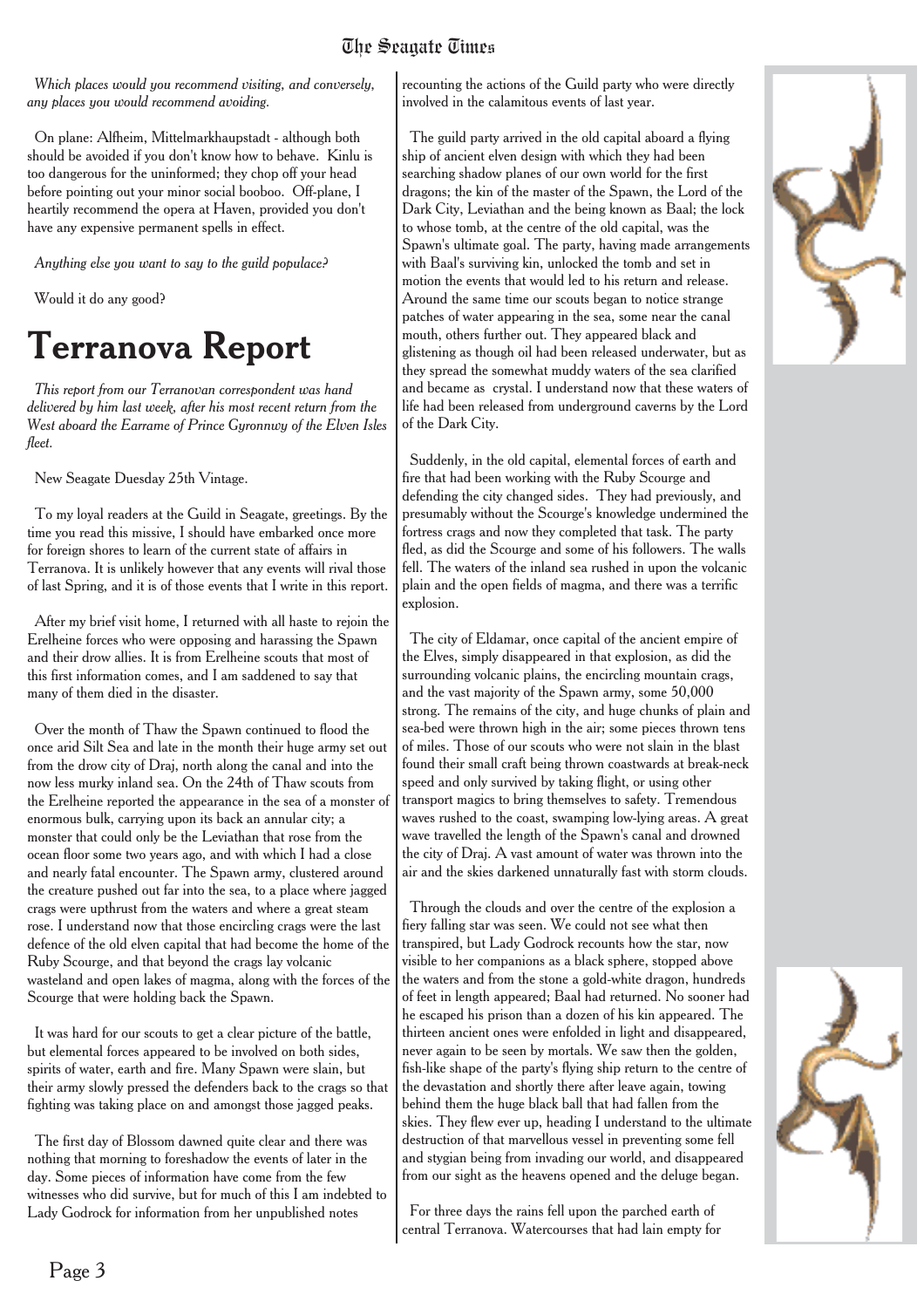

millennia filled, swelled and burst their banks as flash floods and mud slides rearranged the geography, burying the carcasses of the sand dwellers slain in the blast or drowned by the rains. On the fourth day the rains ceased, and by that afternoon the first sprouts and shoots had appeared. After thousands of years lying fallow Terranova was coming alive. The new plants grew with quicksilver speed; oaks and elms shooting up faster than the most vigorous weeds. Three weeks later, on the 21st of Blossom, the ancient festival of Floralia, everything bloomed. I have seen many sights in the four years since I took this post with the Times, some that I wish I could forget, but this was, by far, the most amazing and a memory I will treasure always.

Over the next few months I travelled widely with the Erelheine. The Spawn army was all but destroyed, the few survivors retreating back over the no longer Red hills and into their southern jungles. Little of Draj is left but ruins. Other ruins also have appeared from beneath the much diminished sands, some apparently drow in origin, others older, and no doubt we will see interested adventurers seeking riches therein. The plague that decimated the populations of Raam and drow cities to the north appears to have disappeared with the rains, and the cities are now surrounded by verdant and fertile land. I have heard rumours from far afield that this new prosperity has upset the ancient balances of power in the cities where the privileged few controlled the population through scant resources. I imagine that the social upheavals are only just beginning in the lands of the drow.

I returned to Seagate to find the rest of the story around this terrible and wonderful event, and am now returning to Terranova in the company of an elven delegation to Dylath and the inland cities. I will keep the readers of the Times apprised of events in that changed land as they unfold.

I remain, Henri Stanleigh. Seagate Times Special Correspondent.

## **The Adventurer's Guide**

#### Tips for success

When all else fails, try a full-frontal attack.

You never know where the enemy will leave a convenient enhance enchant lying around - but when you find one, make full use of it.

Practice your unarmed combat - you never know when you'll really, really need it.

Speed is essential - if you want to prevent the enemy from consuming too much of the loot.

Don't be afraid to try anything once - you never know, it might even work.

## **From the Western Marches**

*We publish the following in the interests of any and all who would visit this region of Alusia.*

They called me Argentino in the Medici Tribe, since I arrived with the silver they had traded their horses for. I was to be the sixth wife of the leader of the tribe and was accorded great status. I was well looked after, and was being taught the knowledge required to survive in the plains that all their children learnt as they learn to walk and talk. I was fascinated by this aspect of living I had never encountered before and I was enjoying the task of learning it. It was a brief interlude in my travels South that ended with the escort of some of your members.

The knowledge of the Medici was all things I had never been exposed to in my previous life, as the eldest daughter of the Lord of Hasen in the Western Marches. There I had been bought up to maintain the social duties that are required of my status, my birth. In many respects it was a privileged upbringing, in that I always had plenty to eat and so forth, but some part of me was always neglected. The part that makes me me. You see, my education and expectations would have been the same no matter what sort of person was in my position. Whether I had the grace required for dancing or the memory to keep inventory of the household was irrelevant. Whether I had any skill for manipulating mana was not quite so irrelevant. My father wished it was irrelevant, but unfortuately is became very relevant in my life.

Within the last decade there has been a revolution over the useage of magic in the Barony of Westphalia, due in most part it seems, to the actions of your guild members. The Unified Western Church, and in particular, the Michaelines, were very effective in wiping out any magic users from the public knowledge. In their view, any magic was inextricably tied up in demonology. So obviously those using it, let alone casting it, were also demon worshippers and burnt as witches. When the demon Asmoday, and his offspring Cain, began to take interest in our Barony, it seemed beyond the capabilities of the church to deal with. They were forced to accept that magic toting guild members could work for the good of the people of the Barony and the first step in the revolution of magic acceptance was instigated, namely the registration of Users.

Long before that happened my cousin Basil Sionnan had told me about magic after conversations he had years ago with a group of adventurers. He said he had a calling and in his own way, learnt of the Academy of Astrology in Crefein, and somehow persuaded Lord Arthur to attend. From how he described it, it sounded magnificent, and I so wanted to attend as well. After months of persuasions my parents relectantly agreed to let me attend - they did so want me be a dutiful daughter, but they were mostly interested in pairing me off with my cousin.

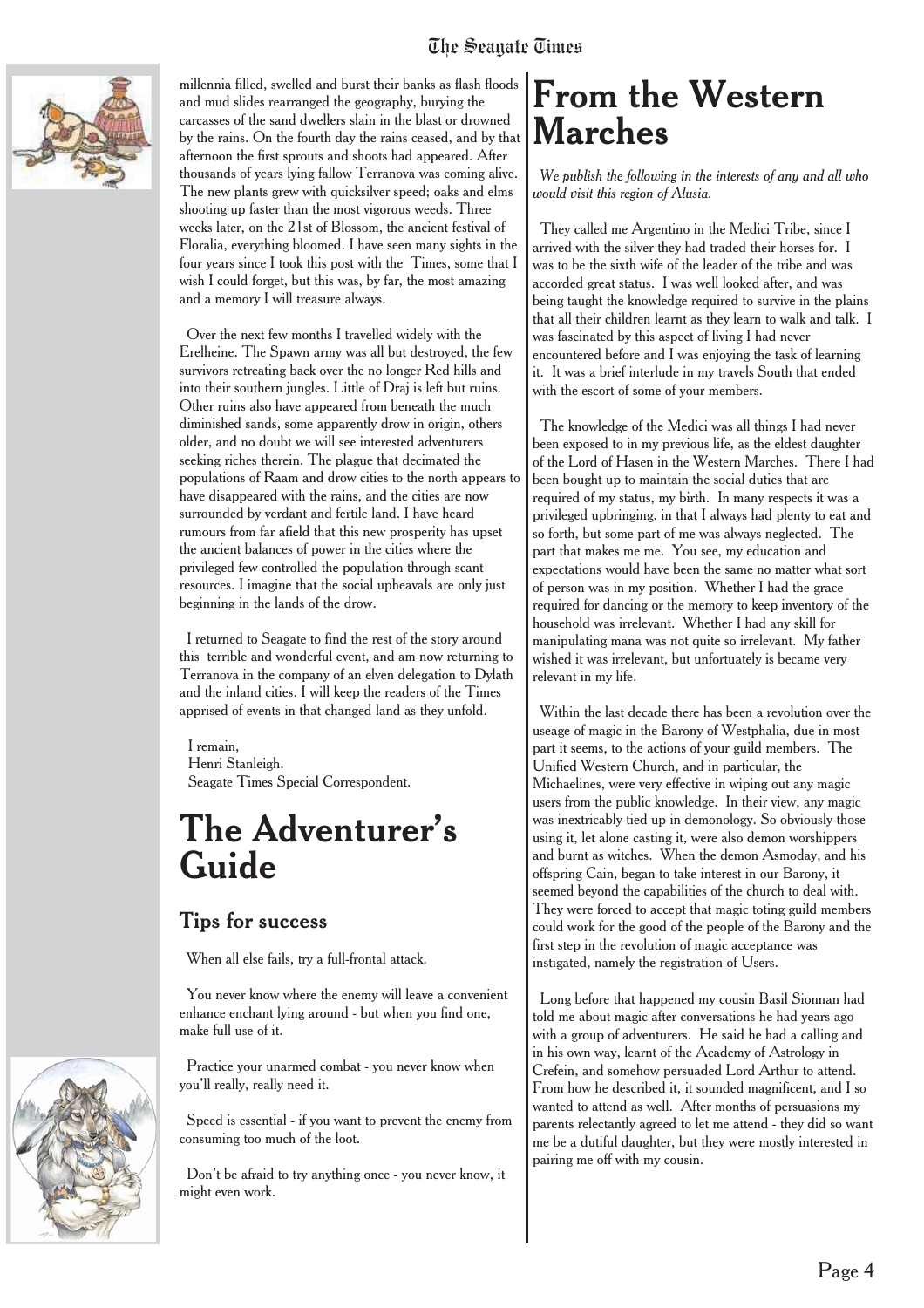The Academy taught astrology, philosophies, healing and secretly, how to manipulate mana. I found I had some ability to do this, but when there was word of the orc and trollish army descending on Crefein, they felt it prudent for me to return home. I'm not sure which was worse - to live in absolute ignorance of magic, or to have learnt just a little, so that one knows there is so much more to learn. I had smelt a feast and it had merely whetted my appetite. To return to a famine was hard. I would slip out of town to practise casting magic and that was my downfall.

When the Magic User Registration became accepted by society, my mother owned up to be a pack member, as did I. There were quite a few of us amongst the ruling families of the Barony, so we were able to force a swing of attitudes to become socially acceptable. Of course one never actually changed while in company, or go so far as to talk openly about our nighttime dealings, but we wore the star that labelled us as different. After Cain had been leading the pack, the church had decided my mother was too different. They burnt her, while father and I watched the flames and smelt the smoke. After that I was to be the hostess at Hasen, to be the society woman the church expected of my position, to forget my mother and her heritage, in effect to stop being me. For many months I seemed to follow their expectations, until the night they learnt of my rebellion.

It was a cold night when they found me outside the gates of Hasen my skin shivering in the moonlight, wondering where I was, who I was. Adventurers will recognise the affects of an amnesia backfire, the guards and churchmen of Hasen did not. I was kept safe in the church's cellars until my demonics ravings calmed down, so I could be sent to the Convent of Lost Souls. My father said it was a fate better than burning, which may be true, but did not seem it at the time. The seasons turned while we tended the gardens at the convent, then with the help of a friend, I decide it was time to leave.

So I left the convent, left the Barony and left my old self behind. I am now Argentino, a visitor to your city, a student of your mysteries. I am the daughter of the Lord of Hasen, but my father never could accept that I am also the daughter of Lady Laura, my mother. Her memory, her aspirations, her abilities lie within me, and I will nurture them. One day I shall return to Westphalia as an example of what can be, to all the others in the position that I was - suffocated by the expectations of society, family and the church.

By Argentino

### **The Adventures of Bobby the War Pony**

By Jason, Junior Equine Attendant, The Greenfield *[research by Times staff interspersed]*

I reckon it's time that you Adventurers realised what a strain you put on the noble beasts you take away with you to dangerous places. So I'll pass on the experiences of Prince Robert the Trucidere this last Quarter (my master grants me the ability to communicate with my chargers).

*[Jason works at that posh stables out in the countryside]*

Bobby (as we call him, but don't let him know) was getting bored, despite all our efforts to keep him amused. He appeared especially frustrated with the way the mares laughed at him, but what can you expect when you are only 9 hands?

*[It seems that the animal in question is actually a fine warhorse that was cursed into his present size shortly before coming to Alusia]*

So we were quite relieved when his owner came to 'take him oot'. But the tale he told when he returned! Bloody mad dwarves! Things started off quite well...

The rest of the group was two stallions, a number of mares, and a gelding. They travelled using magical portals, which took the form of large rings of stone. The second one of these was very crowded, so Bobby skilfully pushed the two stallions outside. (Bobby laughed a lot while telling this part, when he wasn't bragging about how huge the other two were. Showoff, I bet they were a couple of hacks from down the town.)

It wasn't until a bit later that Bobby realised why the mares weren't giving him the respect due the Herd Stallion. During the kafuffle he had most of his tail chopped off! Boy was he pissed, and the smirks from his 'owner' didn't help (they can tell you know!) Wordsmith tried to make up for it by quickgrowing the tail back. But everyone still laughed, and he realised that his tail was now bands of different shades!

*[Apparently that the party managed to grow the tail back in stages, but each cast came out a different colour.]*

They eventually fixed the banding, but he was still very upset. The mares still laughed, and there weren't any new horses in the town. Things improved out in the countryside. Lots of fresh air, good exercise, decent rests afterward. Stabling was a bit crowded, stuck in with the two-legs! And that bloody box! Always following, all the time!

*[Wordsmith has a floating chest that follows him. No, we don't know why either]*

After a week, they got to a dwarven city up in the mountains. Nice stables, but no sky - and no new horses again. Very strange. The two-legs that came with them went away, and nothing happened for a several days.

Then the horses got taken somewhere darker and smellier, along with small hairy two-legs. Lots of shouting and screaming for some days. Bobby wanted to fight, but no monsters came. Two-legs wouldn't let Bobby go find monsters. Boring two-legs, smell LOTS!

Wordsmith and non-hairy two-legs came back. Bobby went to sleep, woke up in stables in other city. Very confusing. No horses at all there, couldn't tell them stories about chasing monsters. Only boring cows to talk to for lots of days. Glad to be back, even it other horses are still mean.

g about!





*"What do you want an army for apart from carrying the loot home?" - Amelia*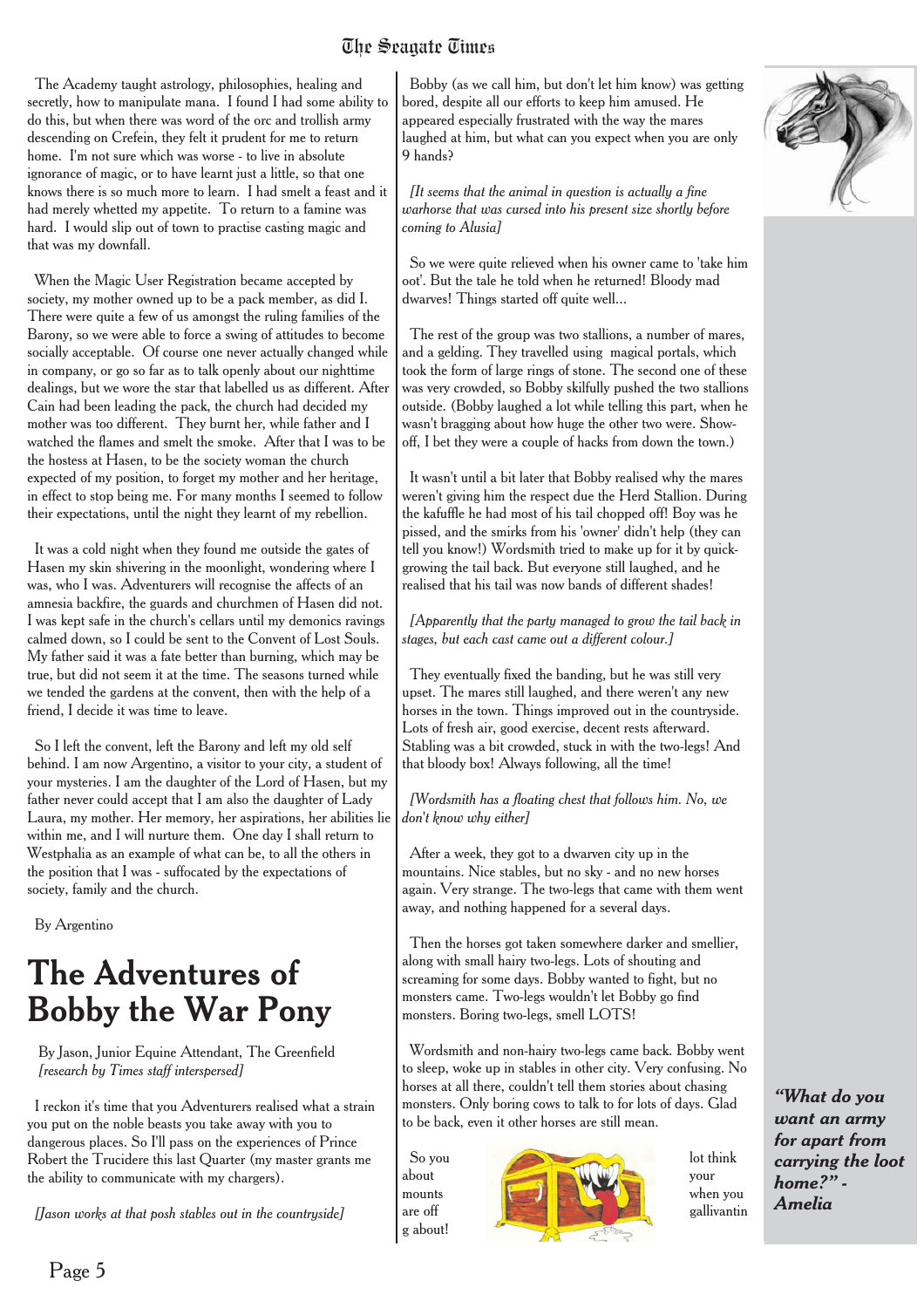## **Starflower's Bestiary**

#### Gentle (and not-so-gentle) Giants

It often may come as a shock to new guild members to see the extra large chairs at the back of the meeting room. And of course their extra large occupents, the Guild's giants, among them Adam "Vychan" Jones, Motley, and Drum. These people are some of the Guild's most puissant fighters. Like most of the giants you are likely to see in civilised

areas, they are from the race called Hill Giants. These are the smallest of the giantish races, averaging just nine feet tall, and by far the most cosmopolitan, frequently seen in the company of other species. The other races, the cloud, fire, frost, stone and storm giants are much more rarely encountered, most often in isolated, mountainous areas. Gregarious enough among their own kind, they seem to find smaller folk somewhat irritating, and mostly just wish to be left alone. Avoid encroaching on their territory, and they will generally ignore you, which is generally considered a good thing.

Cloud giants are, as their name implies, related to the element of air, and may practise air magics. They often have pale skin, and fair hair, and are more finefeatured than other giants. Among the

largest of giants (between fifteen and twenty feet tall) they favour the highest of mountains, building towering skycastles among the peaks, which seem to float among the clouds.

Fire giants are somewhat smaller, averaging only twice the height of a man. Swarthy of complexion, with dark or firey red hair, they favour desert areas, choosing to establish homes in caverns in the rocky waste, or as nomadic tribes

> wandering the sands. They may use fire magics, most likely when they lose their temper!

Frost giants inhabit the icy wastes and polar regions of many worlds, building their halls amid the ice and snow. As tall as cloud giants, they favour metallic armour and carry big swords or axes, and of course, ice magics. Even more than most giants, frost giants are known for their vast enjoyment of brawling, drinking and wenching.

Stone giants resemble the more familiar hill giant, although averaging about a foot taller. They like to live among mountains, in stony wastes and caverns, where they feel comfortably connected to the Earth, their element. Indeed, their skin resembles the very rocks they live among, grey and granitic.

Largest of the giantish races are the Storm giants, averaging twenty feet tall. They have power over the weather, able to call down rain, wind, thunderstorms, even a fair sky. They are frequently magic users, most often Water mages, but sometimes mages of other



elements. Certainly they seem to like stormy weather, and make their homes on barren islands in tempestuous seas, or beside mountain lakes. *Fire Giant*

Although one has to say that dungeon corridors are a bit of a challenge for their race, hill giants are fine adventuring companions. Most acquire arcane devices early in their career which enable then to control their size. They see further than most species in the dark, their infravision having the range of a highly ranked Fire adept., and are more resistent than most to magics. Bigger and stronger than most of us, they get to use those really big damage-inducing giant weapons, which has to be a bonus. If you want an example, just ask to look at Drum's crossbow.

As for giants on the opposite team, remember that they use because they're big and stupid-looking doesn't make them fools. They will use their abilities to their best advantage. Which, in the case of the larger giantish races, means they will trample. Keep out of their way, preferably several counties out of their way. Most giants would prefer it that way, anyhow. Don't underestimate their magic-using abilities, and keep the appropriate counterspell handy, if

dealing with elementally aligned giants.

And always remember when dealing with giants, that the bigger they are, the harder they fall, and that it pays not to be standing under them when they do!

*Stone Giant*



## *Hill Giant*



*Frost Giant*

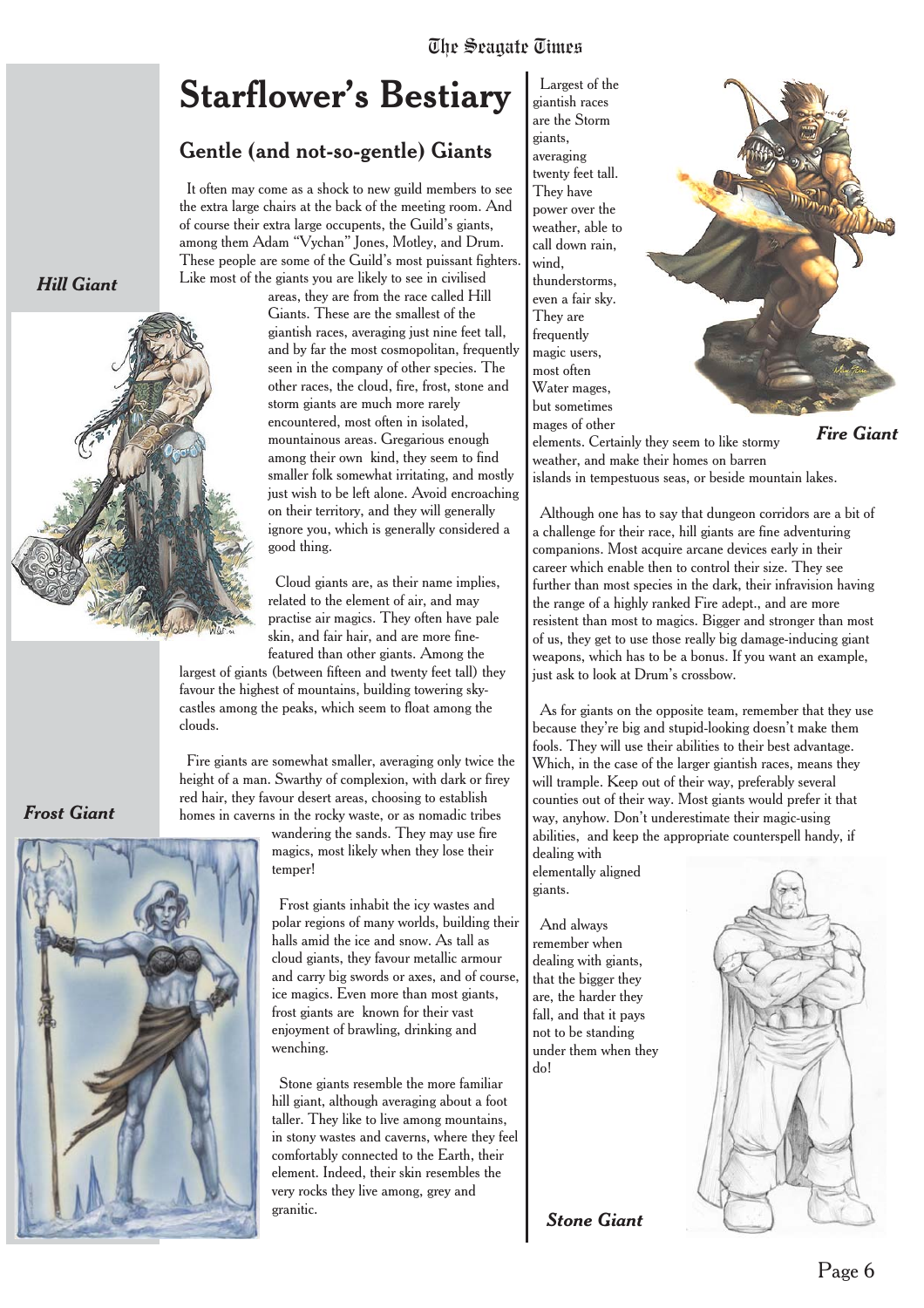## **The Puzzle Column**

#### Shoji Servants

Those Shoji citizens who were summoned to work for the ancient Emperor No Wen could not be said to enjoy security of tenure. We are concerned with a sample of five such citizens who failed to last more than a few days. From the information below, can you determine their names and jobs, how many days they remained in service and what happened to them thereafter?



Clues

- The astrologer, whose prudent prediction of a Shoji victory over the Jakartans did not adequately emphasise what magnificent leadership the Emperor was going to give lasted only half as long as the doctor who having ever so meekly suggested that the imperial digestion would profit from just a modicum of temperance, was removed more abruptly than An Chovi.
- The combined length of service of the foodtaster and one other employee equalled that of the sculptor Tai Wun, who was dismissed as soon as his statue of the Emperor began too accurately to reflect his less than godlike appearance.
- Chi Nup served the Emperor twice as long as Hei Yu, but not as long as the man who was sent to work in the quarries.
- The man who was banished to the border forts survived two days more than the one who was imprisoned.
- It was the foodtaster's occupational hazard which disposed of him. He was not Sho Men.

One man survived only 2 days, one 3 days, one 4 days, another 6 days and the longest 10 days. The Emporer employed a Chiropodist. One man was exiled.

#### Riddles

When I'm used, I'm useless; Once offered, soon rejected. In desperation oft expressed, The intended not protected. What am I?

Not buckets, barrels, baskets, nor cans. What must be filled with empty hands?

What is it that was given to you, Belongs only to you, And yet your friends use it more than you do?

My teeth are sharp, my back is straight, To cut things up that is my fate. What am I?

#### Answers to Last Issue's Puzzles:

Any Takers:

- Anchiva, Halitosia, Emeralds, Talking Camel
- Jello, Acrida, Rubies, Casket of Delight
- Trembal, Fatimi, Diamonds, Instant Oasis
- Rotanrul, Sombare, Opals, Tent-in-a-Rug
- Yermudi, Grizabel, Sapphires, Flying Carpet
- Shekels, Turfagon, Pearls, Pegasus

Riddle: GROVE

#### What's Hot

Feeding drugs to guard

Triple-effect Rank 21 Dragonflames. Merfolk.

Cremating vampires in their own coffins.

Helping Duke Leto bring

Having plenty of waters of

Saps.

dogs.

Healers.

peace.

healing. Giants. Nightmares.

#### What's Not

Sapping party leaders.

Putting said drugs in guild rations (poor dogs).

> Whirlwind vortex wards, on every corner.

Sahuagin.

Turning unwilling generals into vampires.

Plague.

Helping agents of the Dark Circle.

Running out of restorative potions.

Sahuagin.

Phantasms.